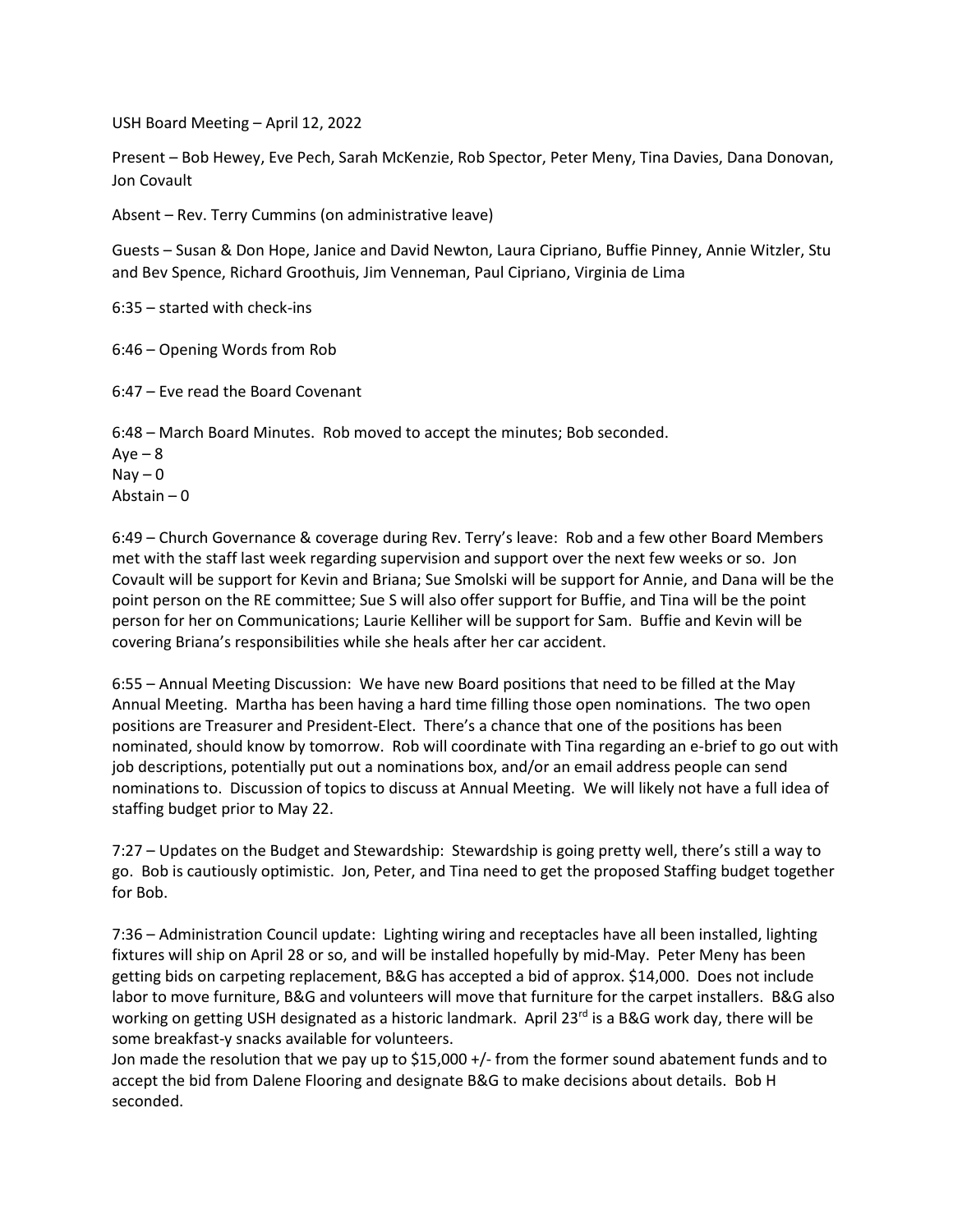$Aye - 8$  $Nay - 0$ Abstain – 0

7:53 – Minister's Discretionary Funds Policy Addendum (see attached): For minister to consult with the Caring Network to use as an advisory piece.

7:57 – Volunteer Recognition – please get any information on the nominees to Tina for inclusion.

7:58 – Judy Robbins' proposal for surveying the membership (see attached) – Judy thinks we should take a deeper look into the congregation via an email survey. Rob & Eve met with Judy & Tina after the last Board Meeting, maybe have Judy address the congregation at the congregational meeting to explain, if the Board is ready for the process to start at that point. Peter proposed approving the idea of taking a survey of the congregation regarding next steps. Board would like her to put together some questions for the Board to review, and a full proposal for the survey.

8:32 – Board went into Executive Session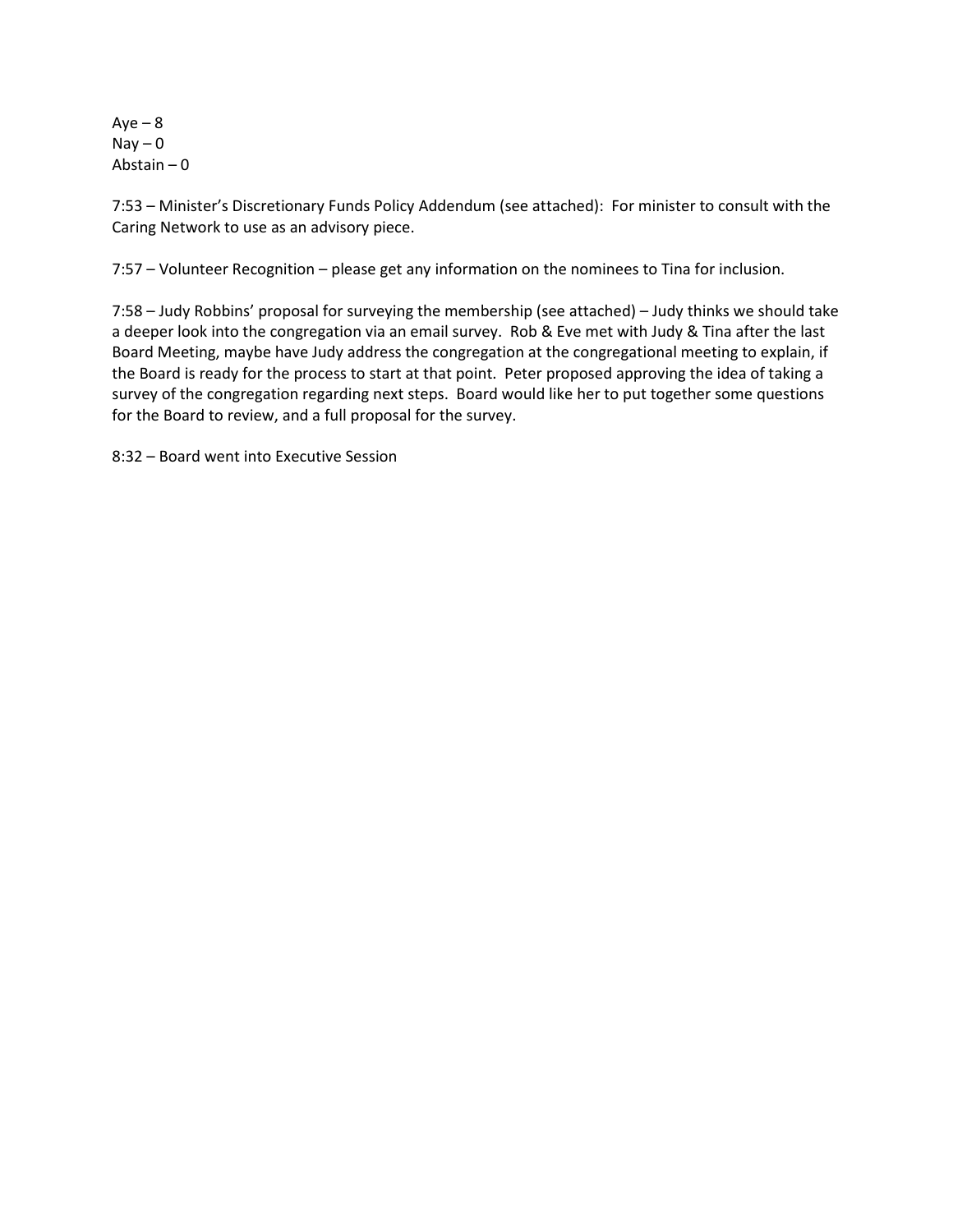

#### **Board Meeting Agenda for Tonight's Meeting**

1 message

**Robert Spector** <Robert\_Spector@ctd.uscourts.gov> Tue, Apr 12, 2022 at 11:58 AM To: Sarah McKenzie <sarah.h.mckenzie@gmail.com>, "BoltonBob@aol.com" <boltonbob@aol.com>, "elpech@sbcglobal.net" <elpech@sbcglobal.net>, DANA DONOVAN <danadonovan@sbcglobal.net>, Peter Meny <plmeny9@gmail.com>, Jonathan Covault <jncovault@hotmail.com>, Christina Davies <daviesush@gmail.com>

Good morning everyone. I am very sorry for the delay in getting the Agenda to you for tonight's meeting. It has been a long month. See you at 6:30pm. Please note that our May Board Meeting was moved to May 3, 2022 and will not occur on May 10, 2022.

USH BOARD MEETING AGENDA - 4/12/22 at 6:30pm, via Zoom

6:30pm Check in, All - 15 mins.

6:45pm Opening Words, Rob - 3 mins.

6:48pm Board Covenant, Eve - 2 mins.

6:50pm Approval of February Board Minutes, Sarah - 2 mins.

6:52pm Church Governance and Staffing During Rev. Terry's Paid Administrative Leave – 15 mins.

7:07pm Planning Our Annual Meeting, Nominating New Board Members – 20 mins.

7:27pm Updates On 2022-23 Budget, Stewardship, Bob - 10 mins.

7:37pm B&G update on several items (Lighting project, Funding request for carpet, Cleanup day (4/23) and Designation of Meeting House as historic landmark), Jon and Peter – 15 mins.

7:52pm Approving Addendum to the Minister's Discretionary Fund, Tina – 5 mins.

7:57pm Volunteer Recognition Update, Tina – 5 mins.

8:02pm Long term planning for our Ministerial Search, Proposed Survey of our Membership, Tina – 10 mins.

8:12pm Acceptance of Council Reports – 5 mins.

8:17pm Guest Comments - 5 mins.

8:22pm Executive Session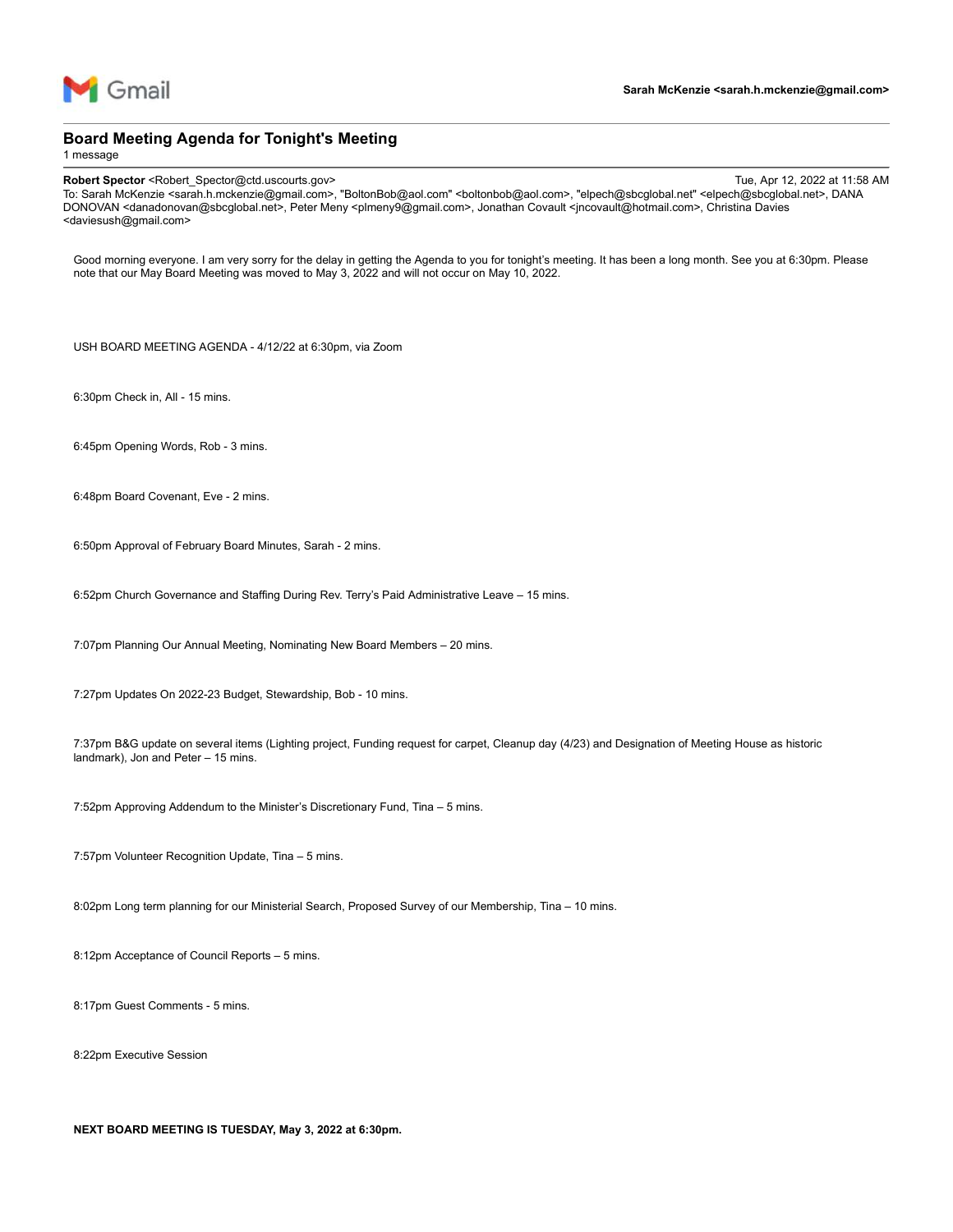### **Treasurer's Report – April 2022**

#### **Financial Status/Cashflow**

The USH Financial Status and Cashflow remain very positive, despite all the current upheaval with the staff.

#### **Loss of Bookkeeper Impact**

The loss of Brian Mullen to a move to Florida has put a major strain on the Treasurer. The one training session on Quick Books, which occurred shortly before Brian's departure, was insufficient to encompass all the activity required to maintain the usual level of accounting at USH. In addition, the Quick Books software used for keeping track of USH accounts was on Brian's personal laptop computer. This required the purchase of a USH owned laptop (about \$800) and installation of Quick Books and Microsoft Office software for use to process USH Accounts and Reports. TAB Computing was contacted to assist in the installation of the software.

To assure that employees continued to be paid in a timely manner, rather than continue the process via QuickBooks, we have contracted the payroll process to Payroll Matters, a local firm that specializes in handling payrolls for small businesses and religious organizations.

Help with the bookkeeping function has been sought and realized with the hiring of Ann LaPorte-Bryan, formerly an active member of USH, who has an established bookkeeping service. She has agreed to work with USH at a cost of \$25/hour. While she is familiar with QuickBooks, she is not familiar with this edition or our accounts, so I have been working cooperatively with her to learn the system and keep things afloat. Emphasis has been on depositing funds as they are received and paying bills in the order of urgency.

As we were working with QuickBooks, we ran into a number of problems and contacted the vendor, Intuit, to see if they could help us. The Intuit service rep did an analysis of the problem and indicated that our files had been partially corrupted some time ago. However, because our version of QuickBooks is specifically for non-profits and acquired for a very low price, it includes no service plan. Fixing the problem with our files could be done on a standalone basis for around \$1300, or we could pay \$2000 for a two-year service contract, renewable afterward for \$250 per two-year period. Since we need to get the data fixed in order to do our work, and we may run into other problems requiring service, I opted for the two-year service plan and the data is now no longer corrupted.

The implementation of Vanco as our online payment system for pledging, pledge payments, contributions, Meeting House Presents tickets, etc. is actively being used. This is an area that Ann and I have yet to incorporate into our bookkeeping but will be addressed as soon as possible

One area not being addressed by Ann or me is the maintenance of Church Windows for the Stewardship campaign. This has been a problem for Joe Rubin and his team but we just do not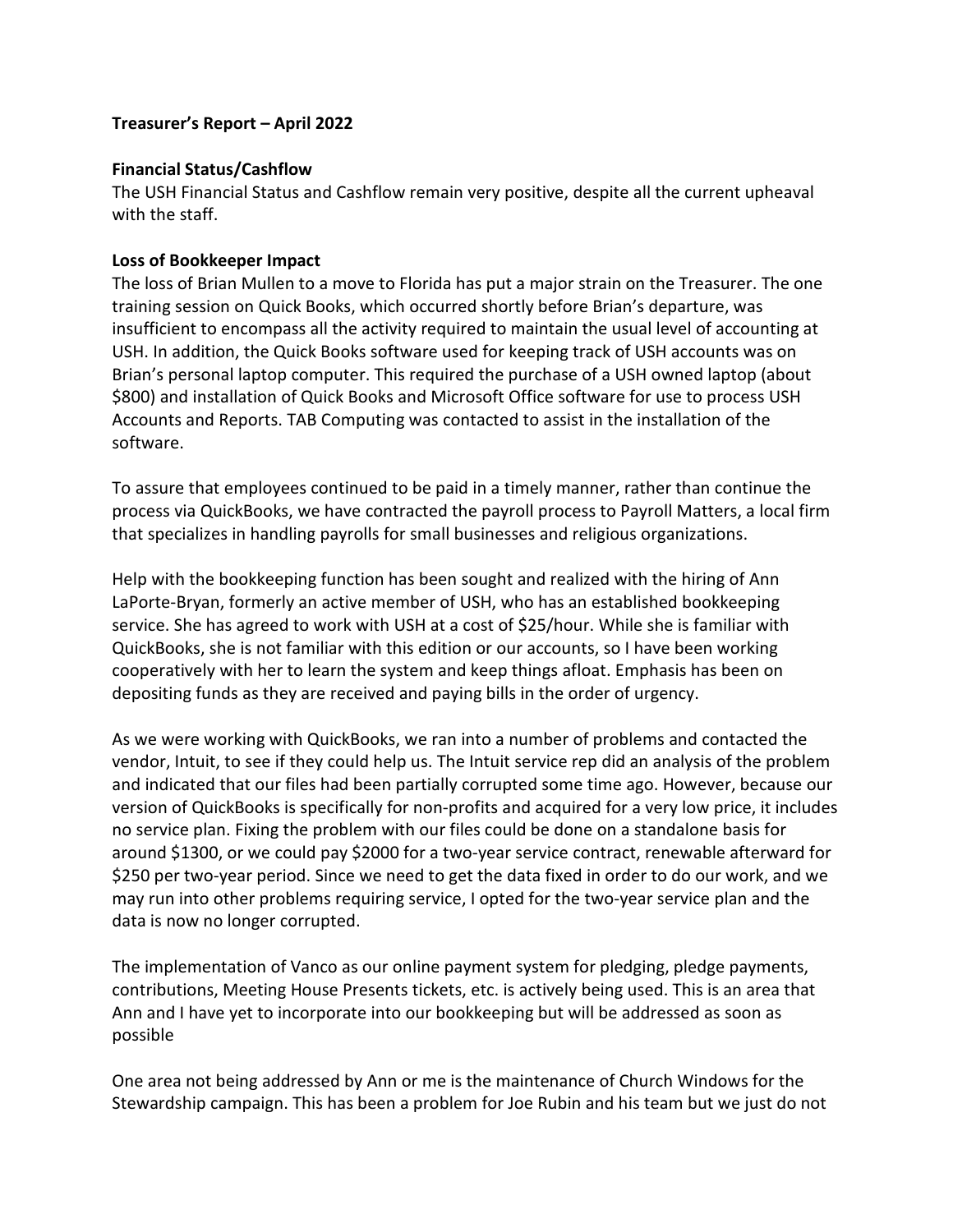have the time and attention to learn this system at this time. Brian Harvey has some knowledge of this system and may be able to help.

### **Budget Preparation for FY22/23**

Most of the Council Chairs have provided input for the upcoming fiscal year. However, the task force looking at our staffing needs, has yet to produce a report so it is difficult to project a budget without a real sense of our ongoing staffing needs and costs.

### **Covid Changes revisited**

Trash pickup has not reverted to its pre-Covid schedule. It continues on a once-a-month basis, saving about \$60 per month.

### **Knox Foundation Garden Water**

Last fall Knox indicated that they would pursue and alternative to using USH's MDC water for their community gardens. Despite my enquiries, I have not heard of any alternative plans. I will not expect to turn the water on for them in mid-May as we have done in the past, unless they request it and agree to continue to pay the cost.

### **Treasurer's Role During Minister's Administrative Leave**

I have been asked to assume the role of approver of staff timesheets. I pass the information on to Buffie Pinney, Office Administrator, to submit to Payroll Matters for processing.

### **Treasurer's Term Expires July 1, 2022**

I have notified the Board and the Nominating Committee that I intend to leave the Treasurer's position upon completion of my two-year term on July 1, 2022. I expect to make myself available to train my replacement.

Respectfully Submitted,

Bob Hewey, USH Treasurer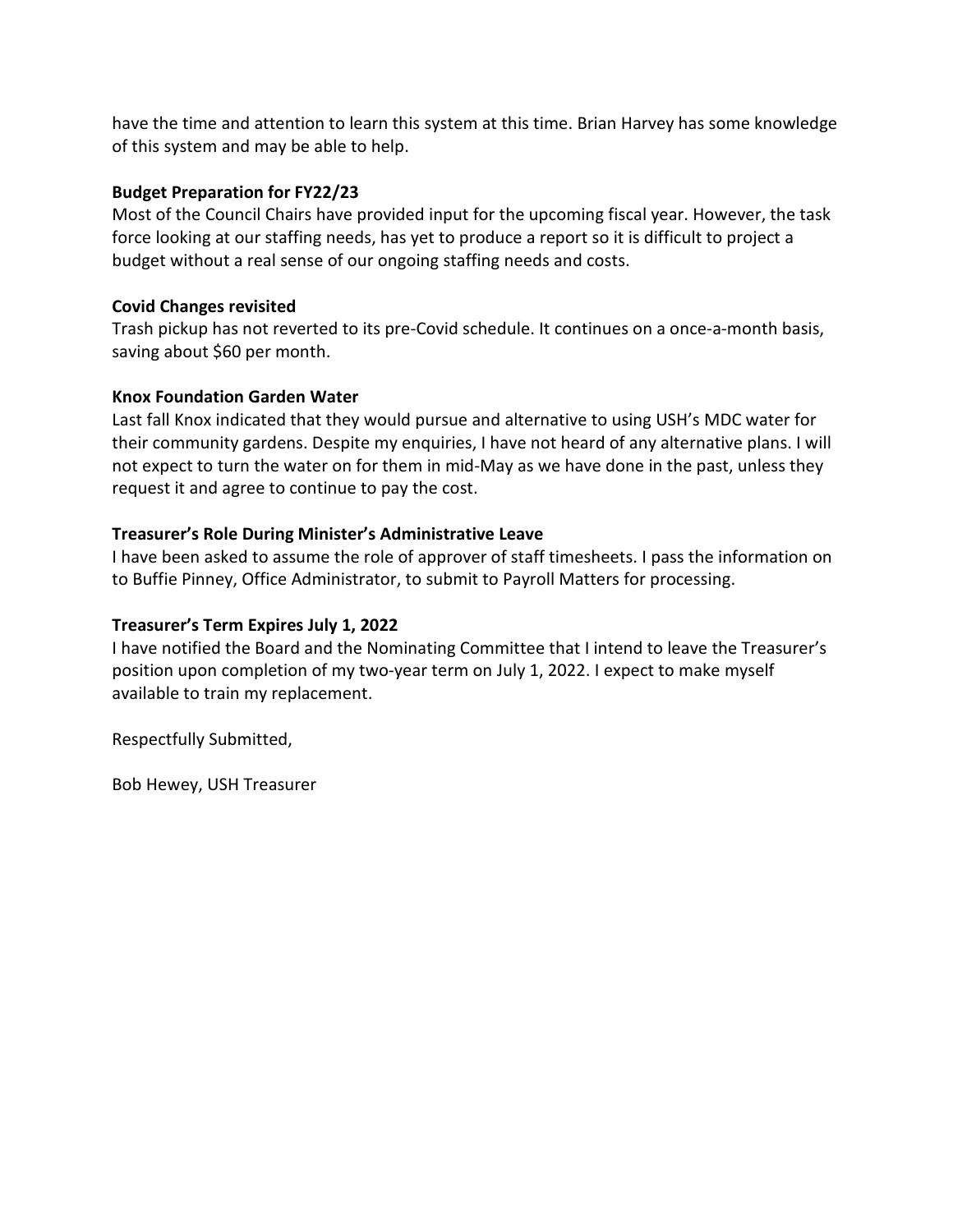Administrative Council Monthly Report - April 12, 2022 Jon Covault, Council Chair

**Annual Stewardship**. Joe Rubin has done a fine job leading the 2022 Stewardship Pledge Campaign. Rev Terry gave a sermon "Why We Give" on Sunday March 6 to start Stewardship month. We have had several members speak during services about why they cherish and support USH. A team of 4 are sending emails/calling 81 past donors whom we have not yet heard from. Anticipate a tally of pledges late April.

**Building and Grounds Sub-Council.** Hybrid meetings held March 20 and April 10

**Spring Work Day** – Saturday April 23. Breakfast at USH 8-9 am and clean up inside and out 9-noon.

**Carpeting of ambulatory rooms.** Peter Meny led the effort to contact carpet installers and received bids from two vendors. The final B&G vendor choice is Dalene Flooring S. Windsor and Southington. The winning bid is for \$14,104 and includes materials charge of \$9,838 (3408 sq ft carpet, pad and required installation materials) and labor \$4,266 for removal of old and installation of new carpet. B&G or other able volunteers will be needed to move furniture out of rooms prior and return after carpet installation. Plans would be to complete the project in three groups of rooms to allow time/space to move furniture.

Motion to be considered at April 12 board meeting  $\rightarrow$  The B and G Sub-Council recommends that the Board approve an appropriation for the project to cover the bid of Dalene Flooring (Southington) of approximately \$14,100 from identified Endowment resources, and that B and G be delegated authority for scheduling the work in connection with ability to empty rooms, arrange carpeting work, and such other details as may be necessary.

**Potential designation of the Meeting House as a Historical Landmark**. Toni Gold is leading the inquiry and has contacted Mary Falvey, Executive Director of the Hartford Preservation Alliance, the nonprofit organization that is the advocate for preserving historic resources in Hartford (see https://hartfordpreservation.org/). She will be happy to meet with us and talk about the National Register nomination process and help us apply for a grant from the state to fund a consultant. She also provided very helpful information that the funding for such work is plentiful right now, and that, since we are a nonprofit, we might be able to request that the matching funds requirement be waived and obtain a grant for the full amount!

### **David Venneman Memorial Lighting Project -**

Wiring and ceiling attachment fixtures for 8 light units have been installed and wooden rays replaced. Light fixtures are anticipated for delivery early in May. There was minimal disruption to our use of the Sanctuary during the project. We are thankful for the time donated by the project architect Hugh Schweitzer and the professional carpentry work by John Bengston and Kevin Girouard.

**Live streaming capacity.** David Cipriano, a U Hart student, has settled into his job as video / streaming manager for 3 weeks per month. Two audience (eg congregation) microphones and stands have been added to provide streaming viewers to experience some of the audience ambience now that we are singing hymns again. The same style microphones and stands will be ordered to incorporate a choir.

Funds for these items will be funded from the "sound abatement" gift resource.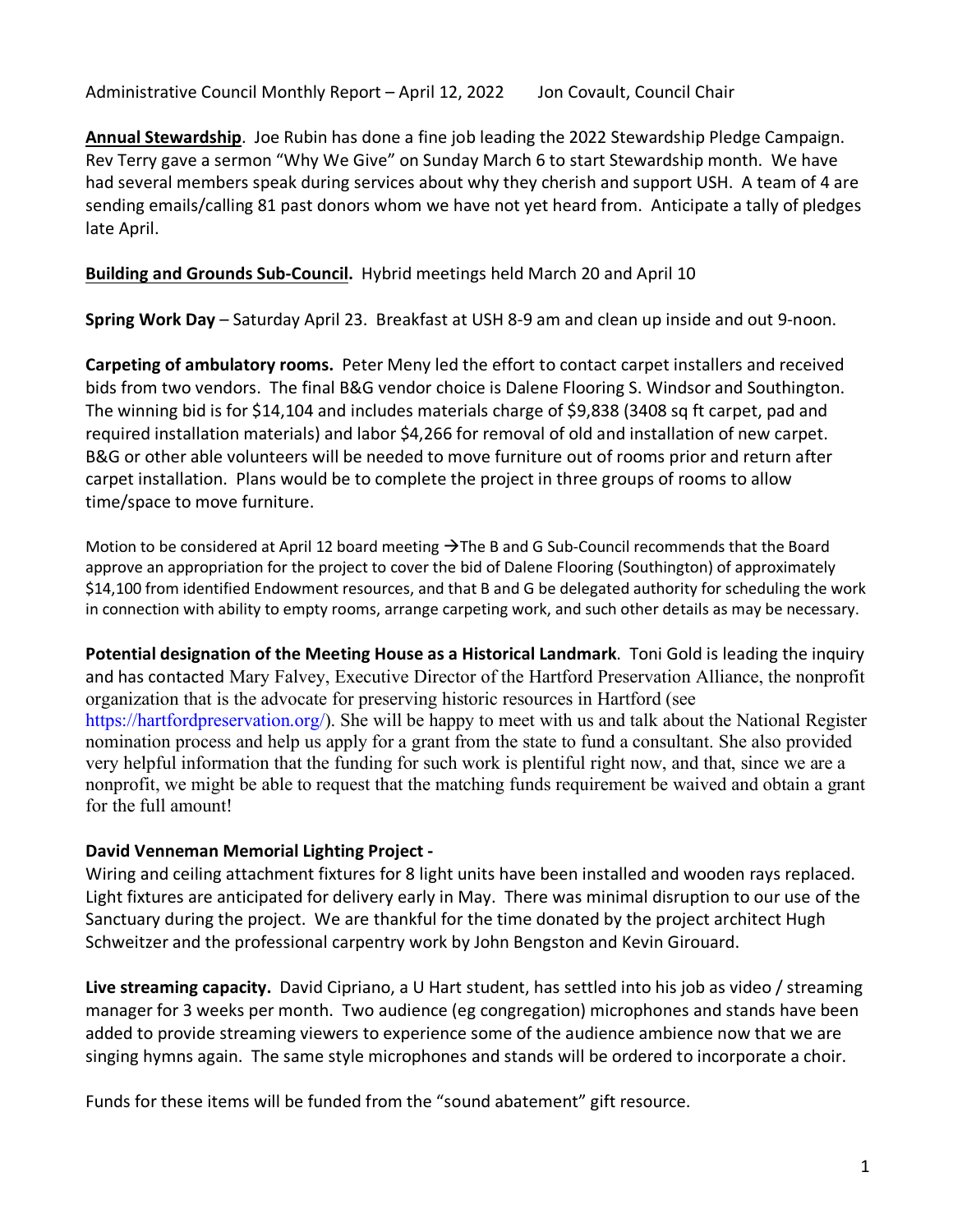**Other -** A suitable Lenovo lap top PC was purchased for the new bookkeeper's use (cost \$850).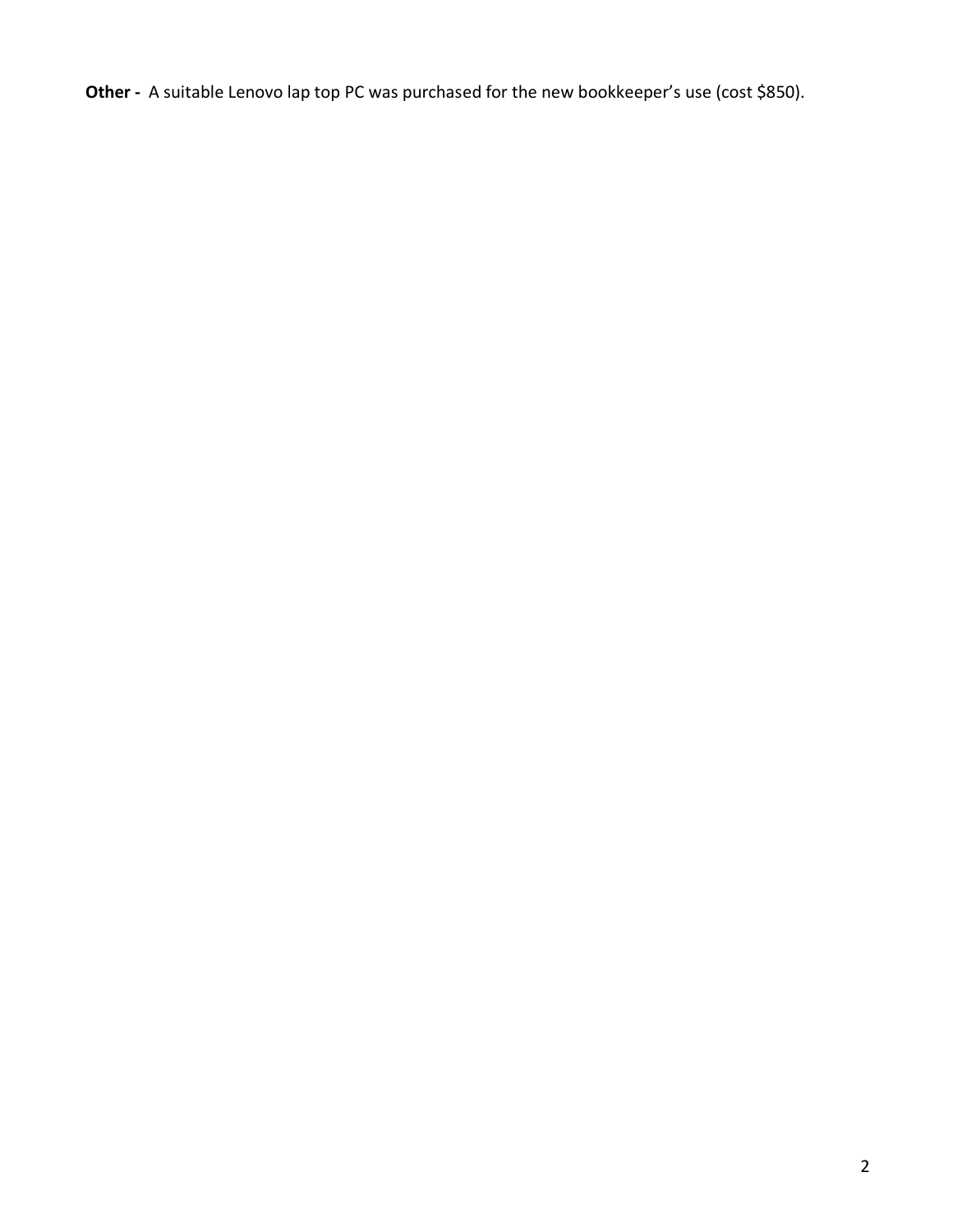Social Justice Council Report

April 11, 2022

Dana Donovan chair

The social justice council held their monthly meeting on March 15<sup>th</sup>. I have attached the minutes for that meeting as a separate file in my email.

The GNO for March was collected on March 27<sup>th</sup> with the proceeds to be given to the United Ukranian American Relief Committee. I do not have a final figure for the collection but Bob Hewey mentioned that it was in excess of \$1,300.00 which is one of the largest GNOs collected in the last few years.

On Sunday, May 21<sup>st</sup>, the Connecticut Foodshare is holding a Walk Against Hunger at Dunkin Donuts Park. They have invited us to gather a team together for the walk. We will discuss this further during the SJ council meeting next week.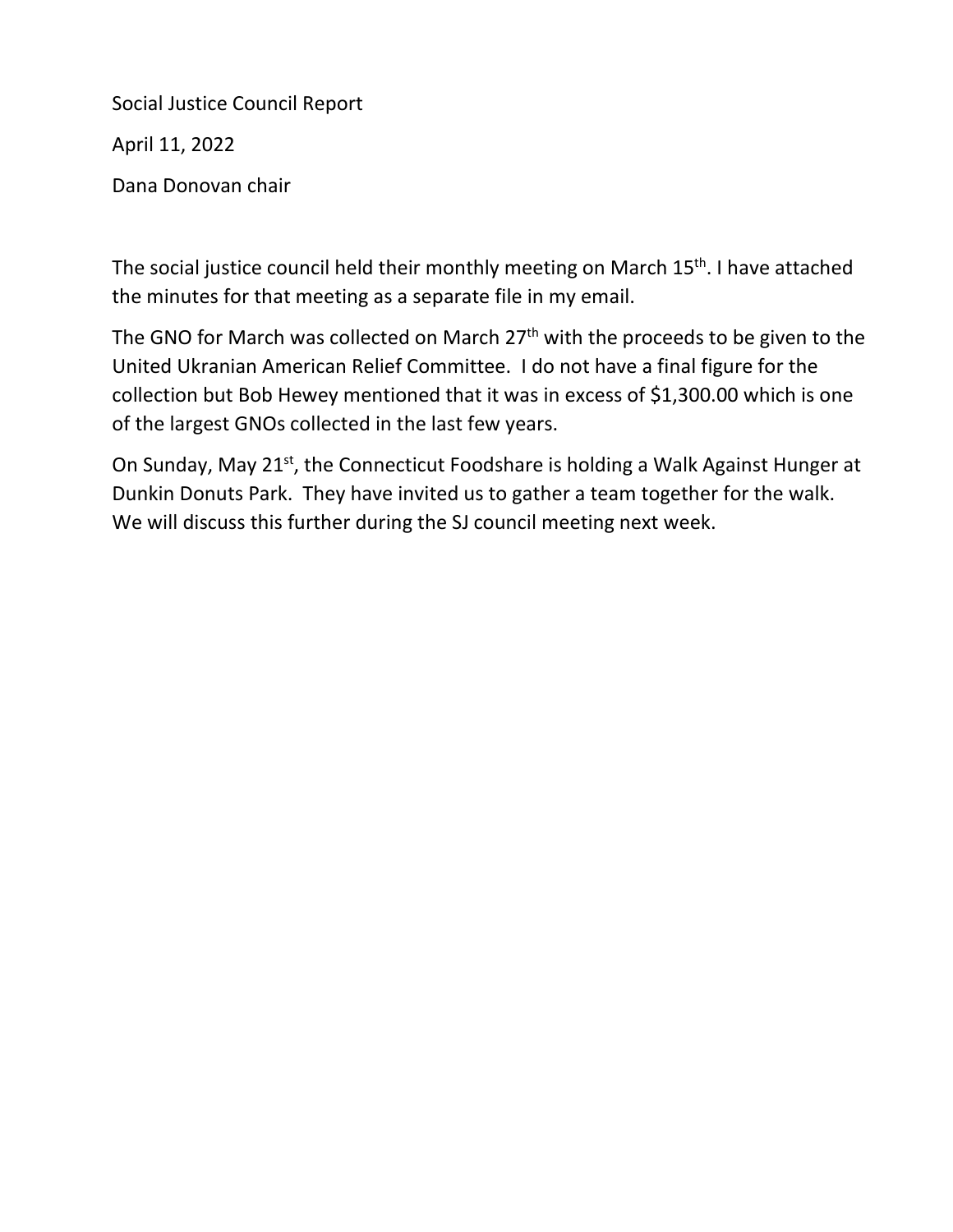# **Council on Community Within** *April, 2022*

Update on Community Within subcouncils since March board meeting:

### **Communications**

- 1. Website updating continues. Complete revamping of the RE section was undertaken; also, the section formerly titled Members is now labeled Internal Affairs… wide access to minutes, reports, and other informational documents is now open (i.e. without password requirements). The only password-protected area is the member picture-and-information portion of the directory (which, as indicated, contains photos and other personal information about members and friends of USH).
- 2. Production of weekly eNews continues as a coordinated effort of an editorial/production team (consisting of Buffie and several members of the subcouncil). This has, so far, operated smoothly.
- 3. Annie Witzler is now an admin on the Facebook page; other admins include the Ciprianos and Buffie. Our Easter service and egg hunt have been posted and are highlighted for Hartford-area FB scrollers.

## **Membership**

A "Meet the Minister" event had been tentatively slotted for early May, with a subsequent new member welcome to follow in mid-June. These are now on hold for the time being.

### **Caring Network**

The Network reviewed a draft 'guidance document' intended to provide background and history of our Minister's Discretionary Fund, and how funds have been used to aid members and friends of USH and the wider community. This would accompany the policy on use and reporting of MDF funds, approved at the USH Board's March 8, 2022 meeting.

The intent is to illustrate, for future ministers, types of assistance to people and projects which have experienced favor among members of the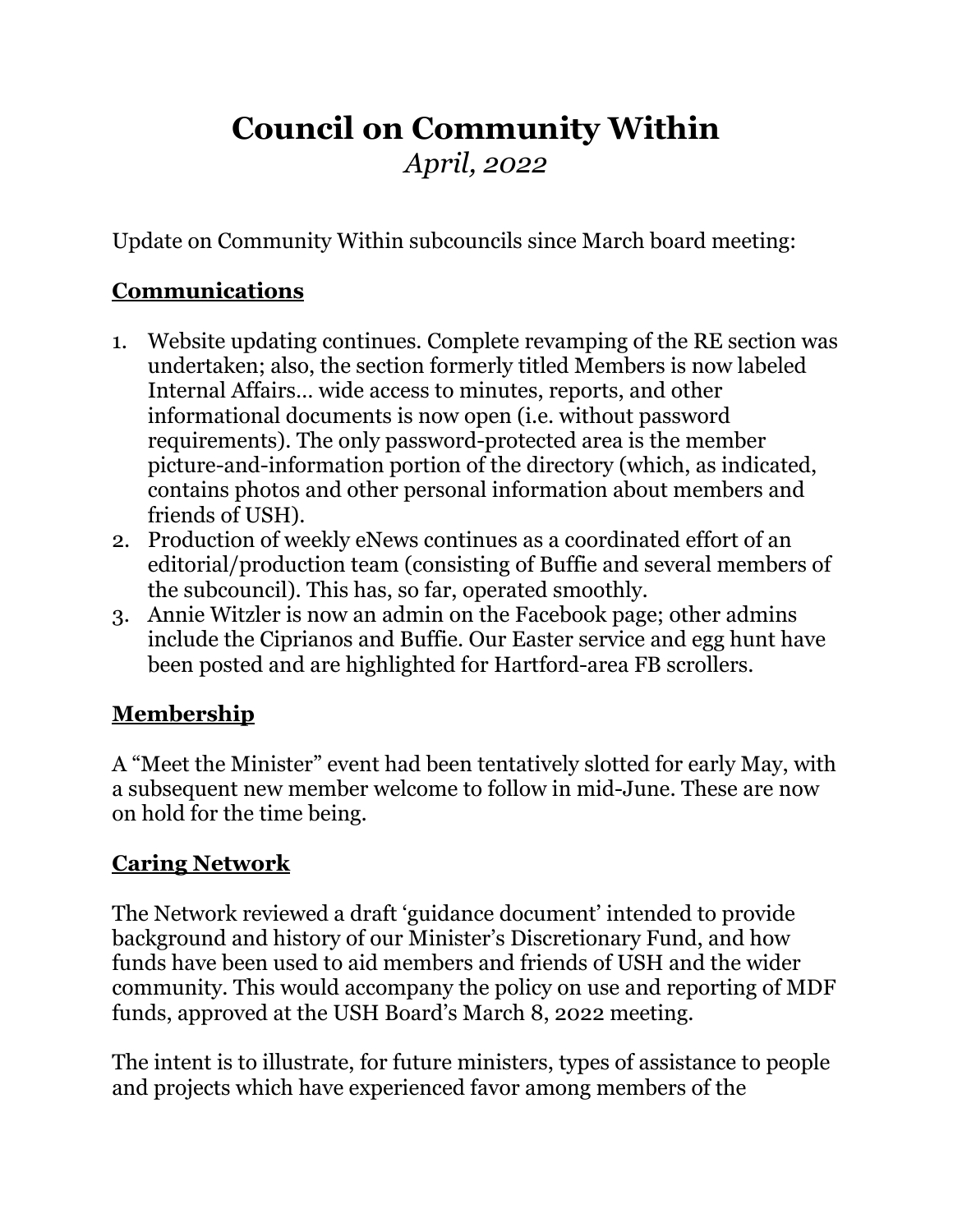congregation, thus providing guidance for ministers in years to come. It is also hoped and intended that ministers should, when questions arise, consult with the Caring Network.

The attached memorandum was approved by the Caring Network subcouncil on April 10, 2022, and the Network requests this be arranged to the policy approved on March 8 as a "package" of guidance for, and requirements pertaining to, the Minister's Discretionary Fund.

Respectfully submitted,

Christina Davies, Chair; Council for Community Within

###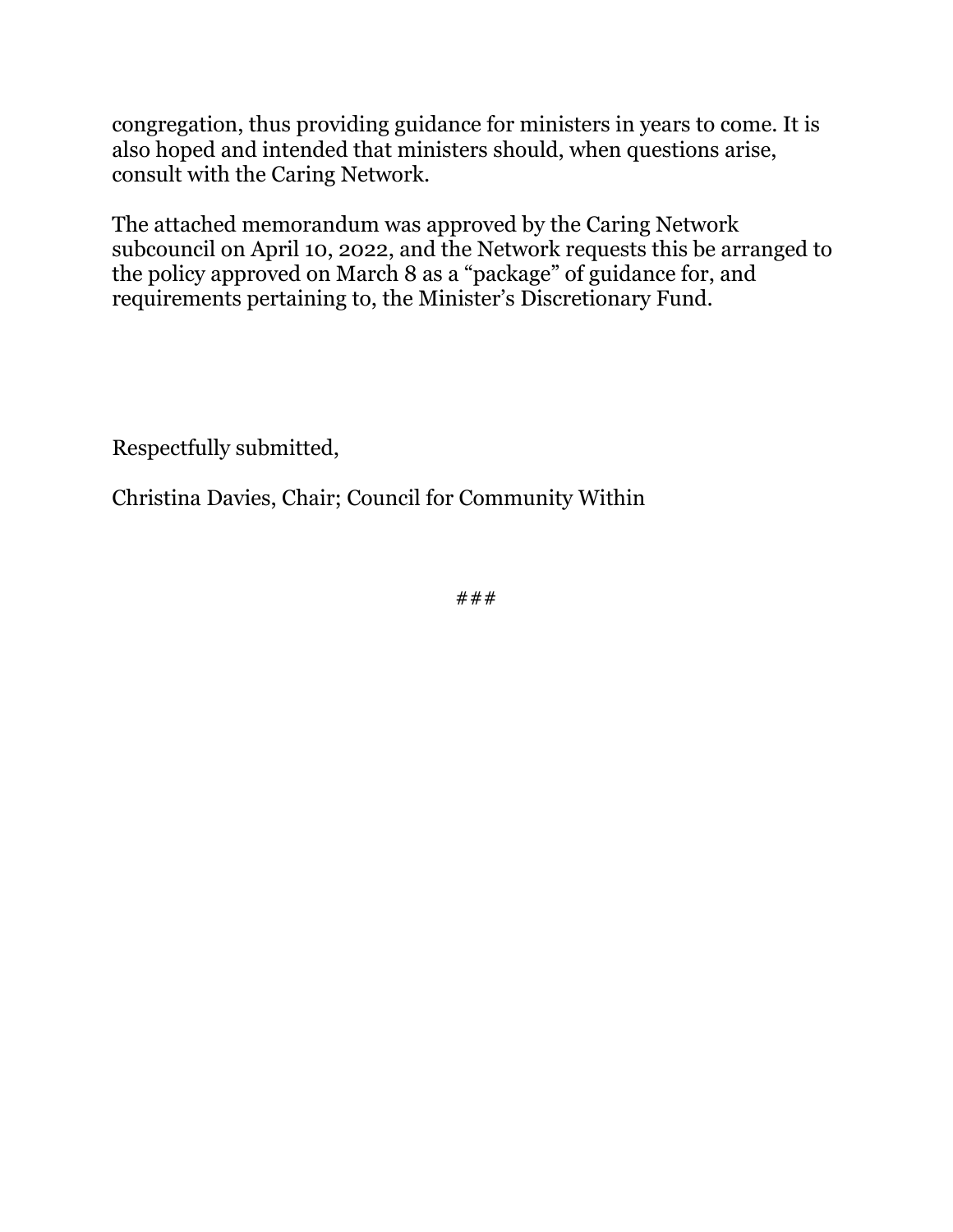### **Spiritual Life Council Report September 2021**

### **R.E.**

Annie has planned an Easter Egg hunt this Sunday and is inviting children from The Village to attend. Plans for a 'Family Fun Night' for RE children and their families is also going forward.

Children's attendance at Sunday service continues to be sparse. Hopefully these special events (above) as well as Covid withdrawal (fingers crossed!) will result in increased attendance. This continues to be Annie's primary focus for the rest of the year.

**Music Ministry** – Nothing new to report.

### **Worship Associates**

The pulpit is covered thru May 15<sup>th</sup> with one exception (May  $8<sup>th</sup>$ ) which Sue Smolski is working on..The WAs whose schedules permit have been wonderful in taking on the role of pulpit guest and other WAs have been stepping up to be the WA for those services.

The Summer worship theme was identified on March 17th---"Living Fully". The first eNews about it is ready to go, thanks to Laurie Kelliher, for the week after Easter.

The pulpit guests for the weeks that had been identified as weeks Rev Terry would be away this summer are almost covered.

Sue and Rev Terry, have created a Matters of the Heart Gmail account that the WAs as well as the minister can access.

### **SpiritLife**

SpiritLife Conversations is a series of facilitated zoom conversations on spiritual topics offered on the fourth Saturday each month. It is open to members of the three Hartford area UU churches on a drop-in basis. The topic for April 23 will be Mirabai Starr *Wild Mercy* focusing on women mystics, facilitated by Dave Gonci.

Twenty-four folks attended a March 26 zoom SpiritLife conversation on redefining prayer. Judy Robbins opened by saying that the stereotype of prayer is talking to God in a petitionary way. A lively discussion circled around the topic of appreciation and gratitude as forms of prayer that help give meaning to our lives. A variety of perspectives and practices were shared.

In lieu of the May meeting SpiritLife will gather in person at Fiske Hall at the Fern Street church from 11-1:00 on May 21 for a period of spiritual and social connection.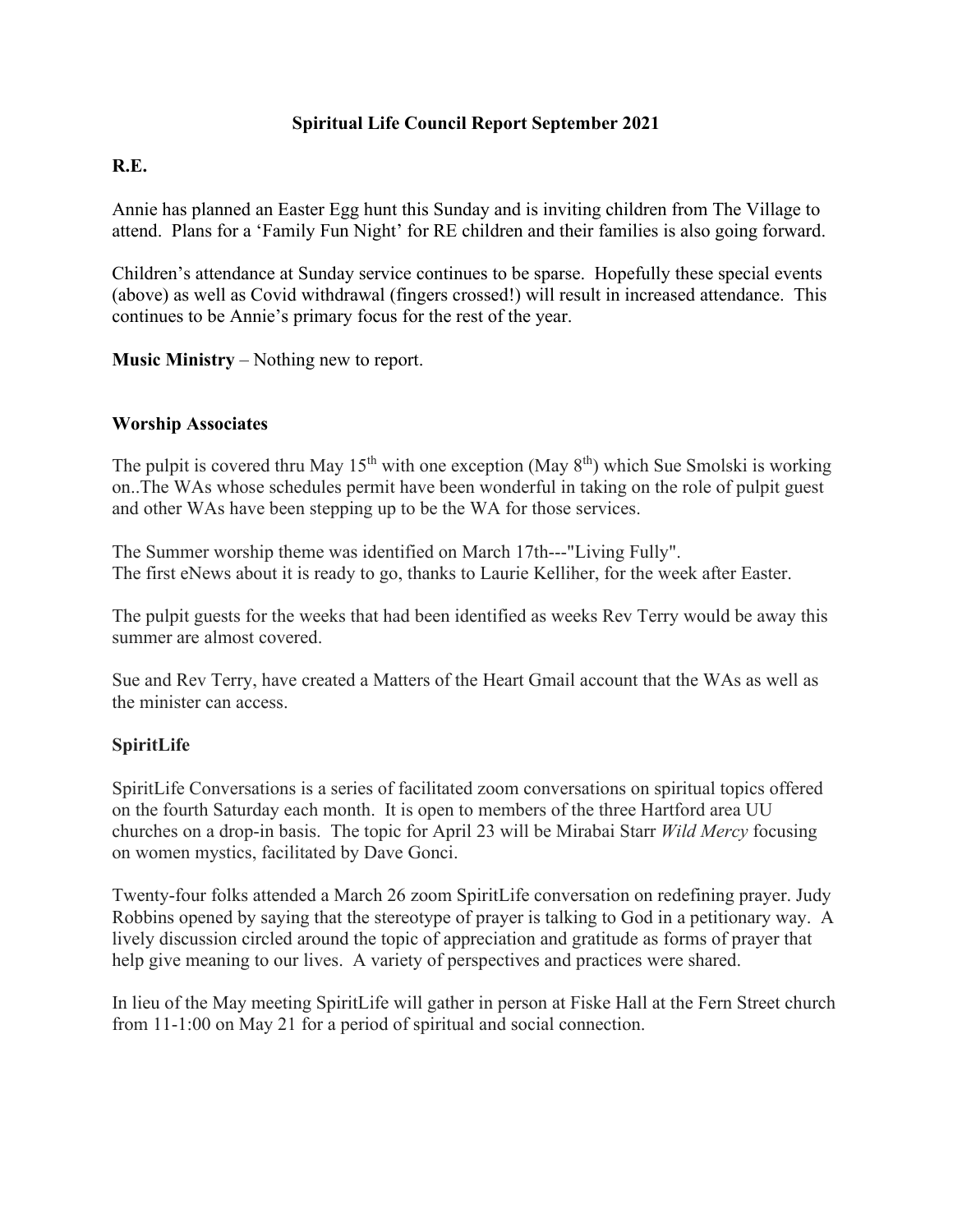### **Memorandum -**

To: Members of the Board of USH

From: Janice Newton, Chair of the Caring Network Committee

Re: Caring Network Committee guidelines for use of MDF

Date: April 10, 2022

Rev. Terry has prepared a draft policy document for the Minister's Discretionary Fund (MDF).

The Caring Network Sub-Council has experience with the MDF and finds itself generally approving of the proposed policy with some reasonable suggestions for changes.

We believe it will be helpful to future ministers to know of the sorts of things the MDF has been used for in addition to the policy language about inappropriate use. To this end we recommend the addendum below, just informational.

### **Addendum**

### **Caring Network Sub-Council Experience Minister's Discretionary Fund**

A member of the church in need, or associates, usually contact the Chair of the Sub-Council about the circumstances giving rise to the request for help. Usually, the Chair will discuss the situation with the Sub-Council members informally or formally, although the Chair also has the discretion to go directly to the Minister request funds.

Monetary distributions are...

Generally restricted to members and friends. Frequently evaluation of requests may include exploration of various available social services that might be unknown to those seeking help.

Distribution of money is normally by a Minister's check to the individual involved but can be distributed to a trusted associate as may be appropriate. Items supported have included.

- Grub Hub cards for food
- Grocery cards for food
- Housecleaning services
- Laundry services
- Electric or gas bills for heating
- Transportation costs for attending doctors' visits (e.g., Uber)
- Childcare services
- Rent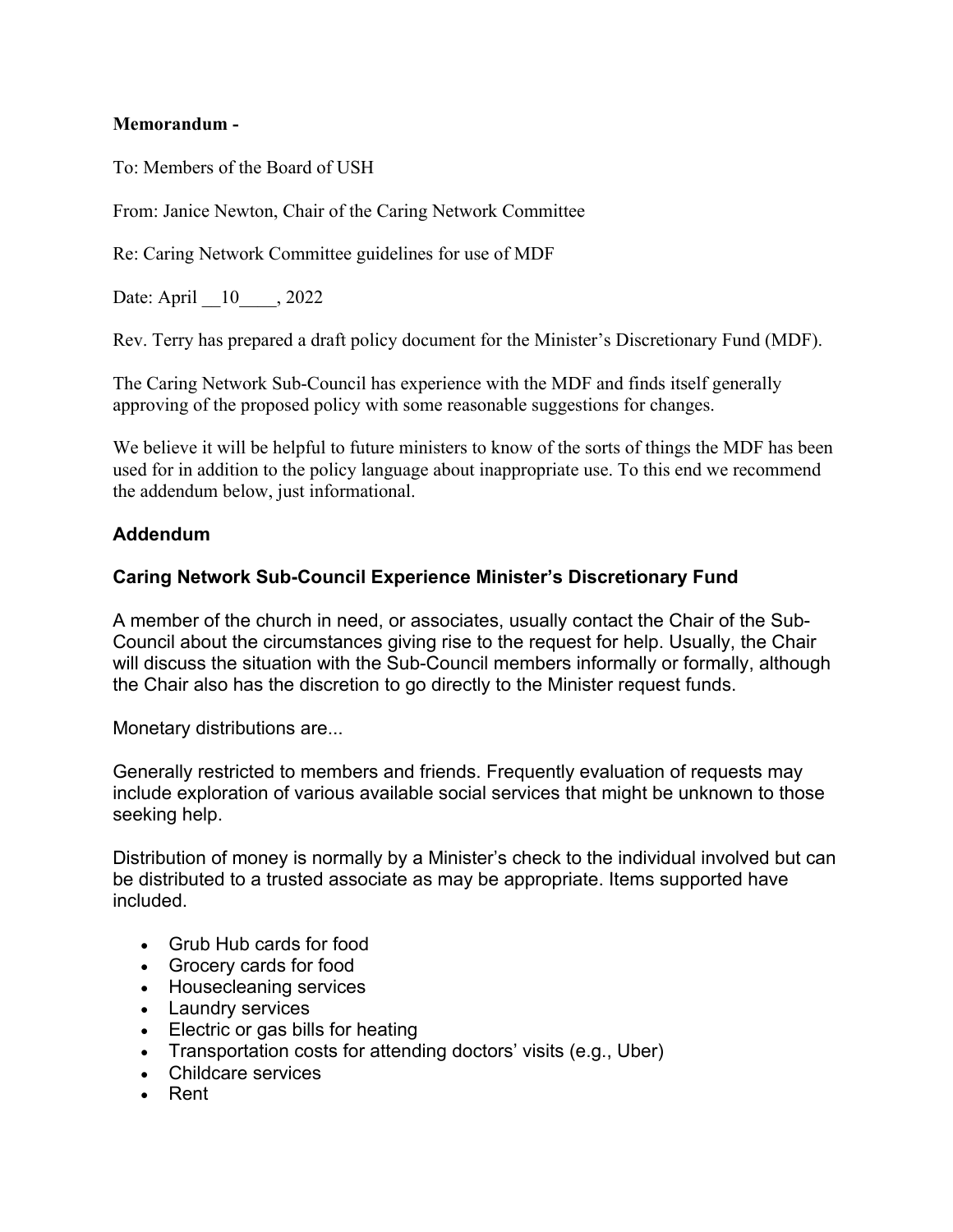These are just examples. Sub-Council members and associates also contribute their efforts in transportation to hospital or doctor visits, and numerous other uncompensated actions that can be accomplished by dedicated volunteers.

\*\*\*